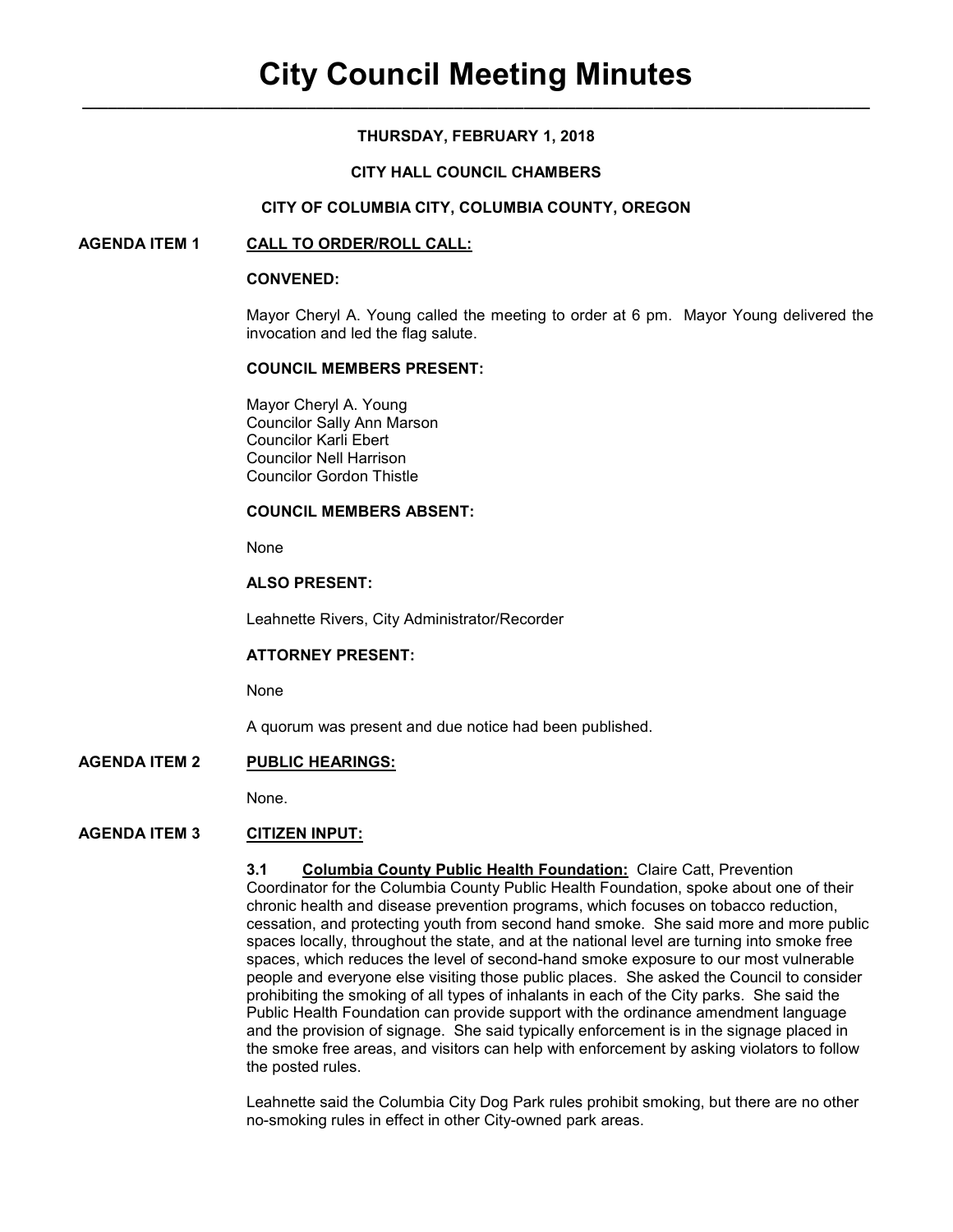Councilor Marson said the Parks Committee is in favor of the recommendation. Mayor Young also expressed support of the Parks Committee's recommendation to approve a ban.

Leahnette noted that Claire had also recommended the public area in front of City Hall and the Community Hall be included as smoke free zones, but members of the Parks Committee raised concerns about the smokers simply moving down the street to smoke rather than choosing not to smoke - especially in light of the number of people that hang around the area while the Justice Court is in session.

It was the consensus of the Council that we move forward with adopting an inhalant prohibition in our City parks.

# **AGENDA ITEM 4 COUNCIL REPORTS:**

**4.1 Parks Committee:** Chair Marson said the minutes from the last meeting were included in the Council Meeting Packet.

**4.2 Water and Sewer Committee:** Chair Thistle said the Water and Sewer Committee will meet on February 21st.

Leahnette reported that the crew has been doing some leak detection work because our water loss has crept up to nearly 30%, while our overall goal is 10% or less. She said they recently found and repaired a fairly large leak in one of the fire hydrants.

#### **4.3 Street Committee:** No report.

**4.4 Audit Committee:** Secretary Harrison said the Audit Committee will meet on Monday at 2:00 pm.

**4.5 Hazard Mitigation Planning Group:** Team Member Ebert said the Group is continuing their review of the Hazard Mitigation Plan.

**4.6 Other Reports:** Councilor Marson reported that Maria Burns has accepted an invitation to read her winning Voice for Democracy essay during this year's Memorial Day Ceremony.

Councilor Marson reported that the Community Hall Committee met recently and they are planning to host an Easter Breakfast in the Community Hall on Saturday, March 31st, from 7 to 10 am.

Leahnette said Senator Betsy Johnson has agreed to be our guest speaker this year at the Memorial Day Ceremony.

Leahnette said she recently attended a Solid Waste Advisory Committee Meeting, and the recycling market is facing major disruptions right now because of severe import restrictions imposed by China. She said recycling costs are becoming prohibitive, and some companies have actually received temporary approval to dispose of the recyclables in land fills. She said this topic will likely be discussed during the upcoming City County Quarterly Dinner Meeting.

# **AGENDA ITEM 5 CONSENT AGENDA:**

- **5.1 Minutes of the Regular City Council Meeting on January 18, 2018.**
- **5.2 Activities report from the Chief of Police.**
- **5.3 Activities report from the City Administrator.**

**5.4 OLCC License Renewal as applied for by Sahjanand Investments LLC dba Columbia Groceries & Gas.**